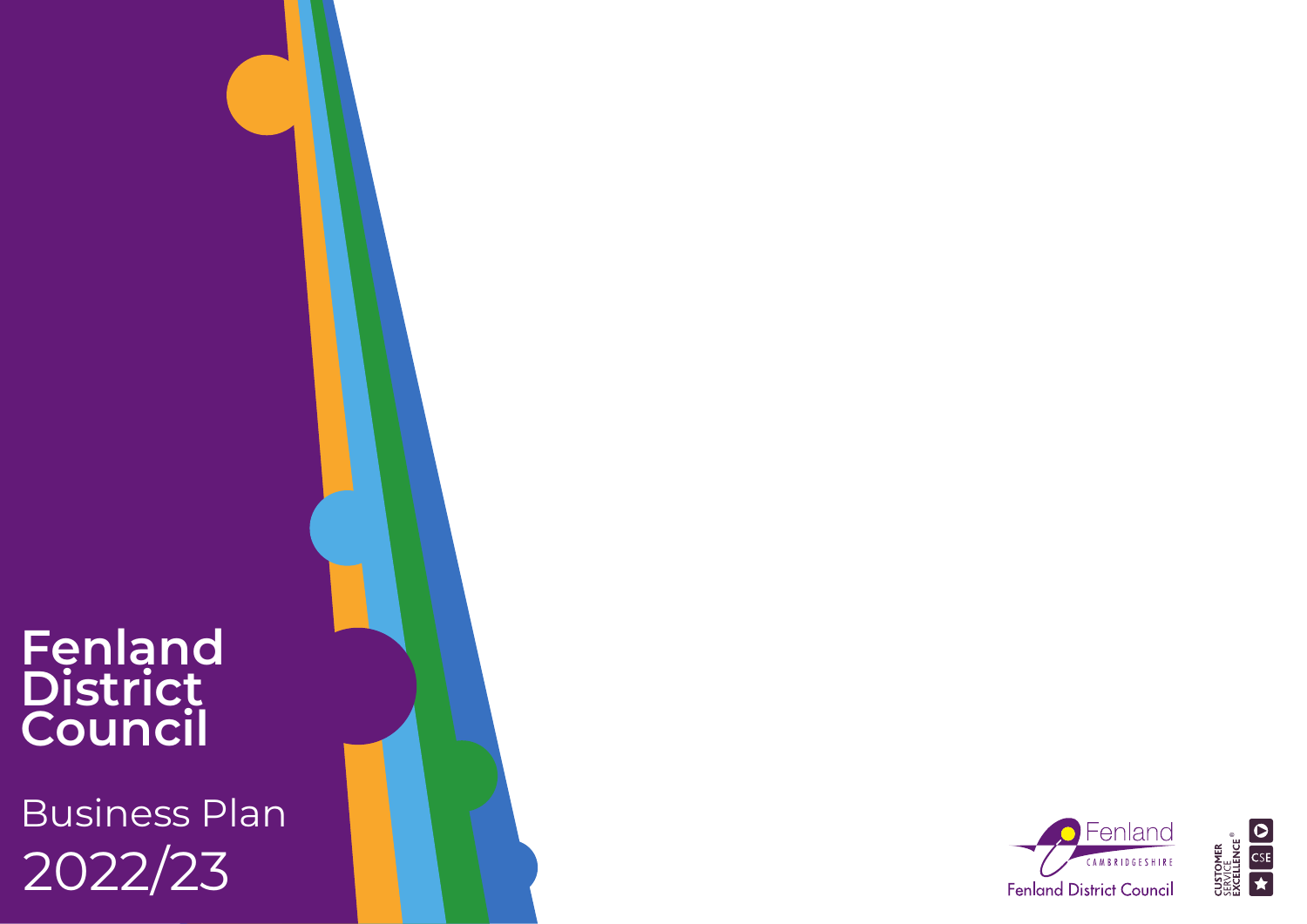O

 $\begin{pmatrix} 1 & 1 \\ 1 & 1 \end{pmatrix}$ 

| Introduction by the Leader and Chief Executive  | $\overline{2}$ |
|-------------------------------------------------|----------------|
| <b>About Fenland</b>                            | $\overline{3}$ |
| <b>Coronavirus and Fenland District Council</b> | 4              |
| <b>Business Plan structure</b>                  | 5              |
| <b>Council for the Future</b>                   | 6              |
| Place Shaping in Fenland                        | 7              |
| Our priorities: Communities                     | 8              |
| Our priorities: Environment                     | 9              |
| Our priorities: Economy                         | 10             |
| Our priorities: Quality Organisation            | $11 - 12$      |

**1**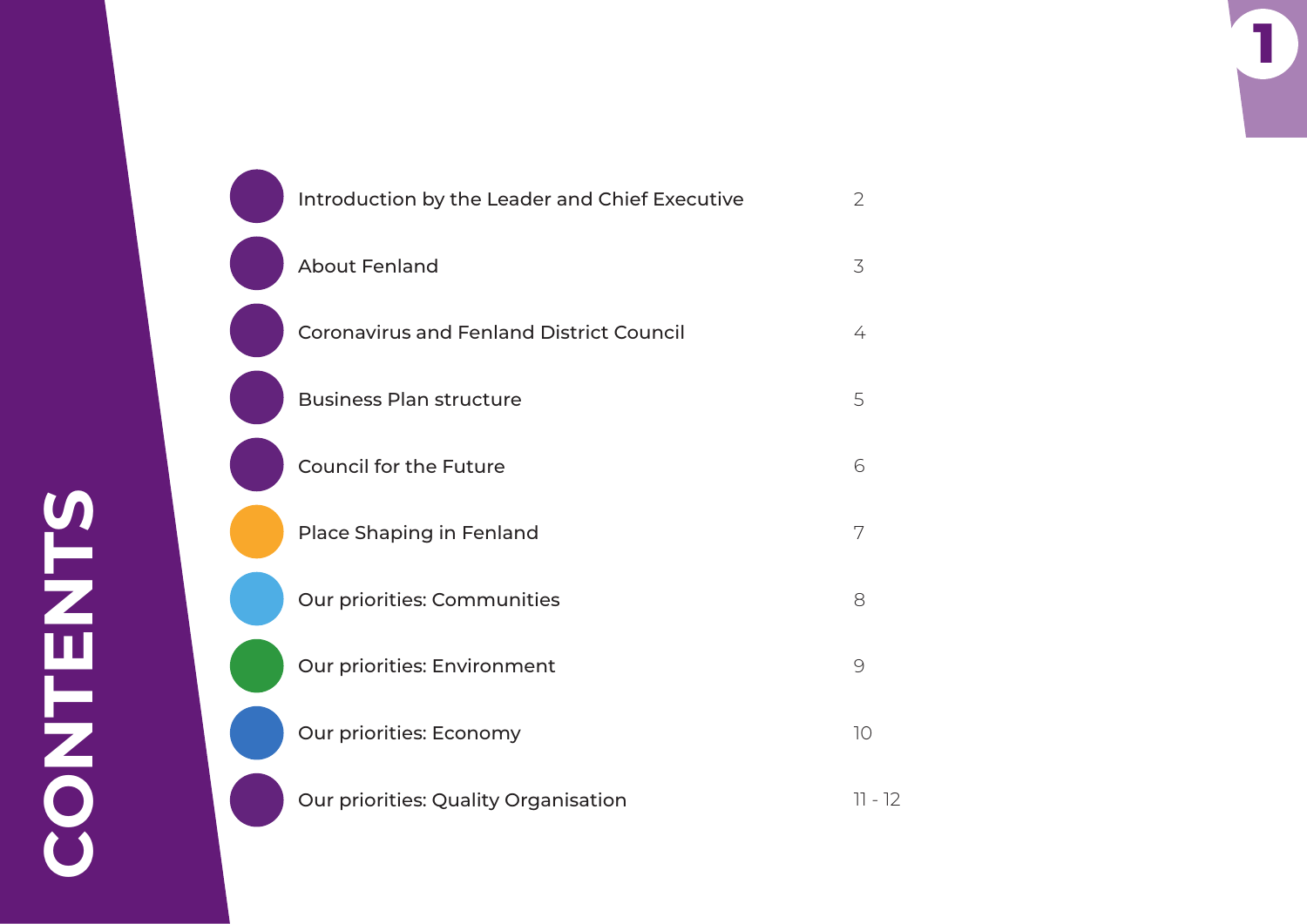# Introduction by the Leader and Chief Executive Introduction by the Leader and Chief Executive

## Welcome to Fenland District Council's Business Plan for 2022/23.

Every year we set out our ambitions and priorities for the coming year. We outline what we want to achieve and how we intend to do it – with one thing at the forefront of our minds. People. Residents, visitors, employees, employers, our workforce – people are at the heart of everything we do, no matter how we plan for the years ahead.

The outcomes we focus on, the actions we'll deliver through working collaboratively with our partners and communities are what change people's lives for the better and for the long-term. They help to improve opportunities for everyone and make Fenland an even better place to live, work and raise a family.

During the past few years, we have made significant progress towards unlocking Fenland's potential, raising aspirations, improving public services, and securing inward investment to help our communities grow and strengthen.

Looking ahead, we know that the human cost of the Covid-19 pandemic will be felt keenly across the district, both in terms of loss and in the inequalities it has further exposed. Its financial cost is likely to lead to a long and protracted restructuring of the UK economy, the impact of which will be felt for many years to come.

Against this backdrop, Fenland continues to experience deprivation that affects people's quality of life, their health and even their life expectancy.

But if the past 18 months – two years has taught us anything, it's that we work better when we're standing together. The pandemic has shown us what's possible when public bodies, businesses

and communities work together with a common aim. That's the spirit we're taking forward with our Business Plan. Through continued collaboration to deliver our ambitions, the greater the likelihood that we can recover, renew, and create firm foundations for a healthier, stronger, and more resilient future.

In this plan you'll see a series of actions that will support this recovery, including progressing key town centre regeneration projects, delivering major transport and connectivity schemes, transforming our council services, protecting our environment, and identifying further investment opportunities.

Alongside the ambitions and priorities which will underpin all the work of our members and senior leadership team, there's lots of opportunities to look forward to. Challenges lie ahead, no doubt about it, but there is much locally to be proud of and we're confident we can deliver for the people of Fenland.



**2**

Paul Medd Chief Executive

Chris Boden Leader of the Council

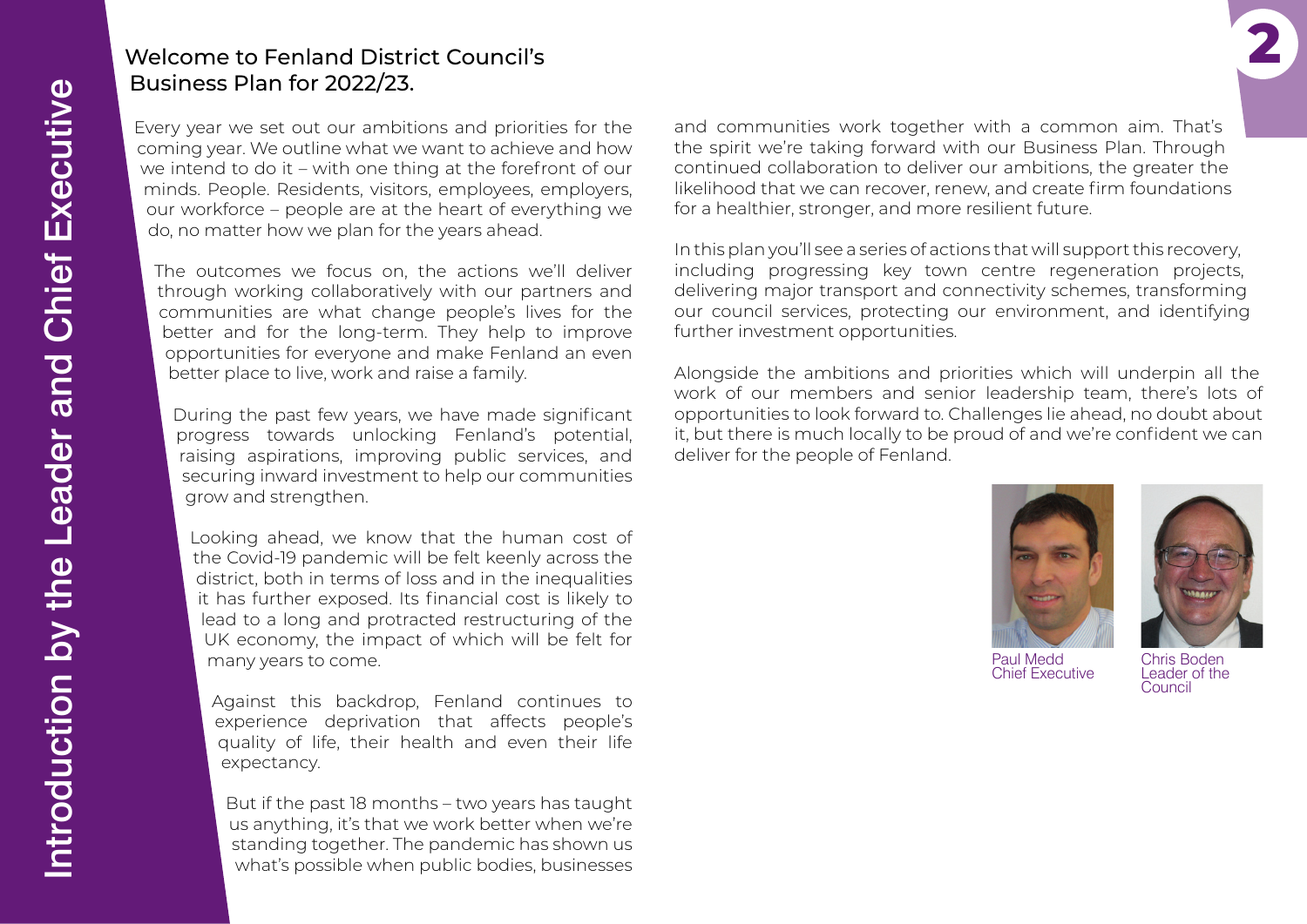Fenland has strong community spirit and pride in its heritage. It is estimated that 102,080 people (ONS:2020) currently live in the Fenland District, which covers 211 square miles within North Cambridgeshire. More than 70% of residents live within our four market towns of Chatteris, March, Whittlesey and Wisbech. Our beautiful rural landscape is home to 29 villages and attracts visitors from nationwide.

Fenland has the lowest house prices in Cambridgeshire, with the average house priced at £182,549 (UK HPI: 2020), along with plentiful availability of commercial land. As a result, our population is growing quickly. By 2036, it is predicted that the population will have increased by 13% to 115,140 (ONS: 2020). As outlined within this plan, we have plans in place to maximise the positive **3** opportunities that growth could bring.

Our population is also getting older. 29% of our population are aged 60 or over; above average compared to Cambridgeshire and the UK (ONS: 2020). Alongside partners, we are working to enable residents to access the support they need to live happily, healthily and independently.

We also face some challenges around deprivation, particularly around education and health. We are the 80th (out of 326) most deprived area in the country (IMD: 2019). Nevertheless, we continue to work closely with other organisations to positively overcome these challenges.

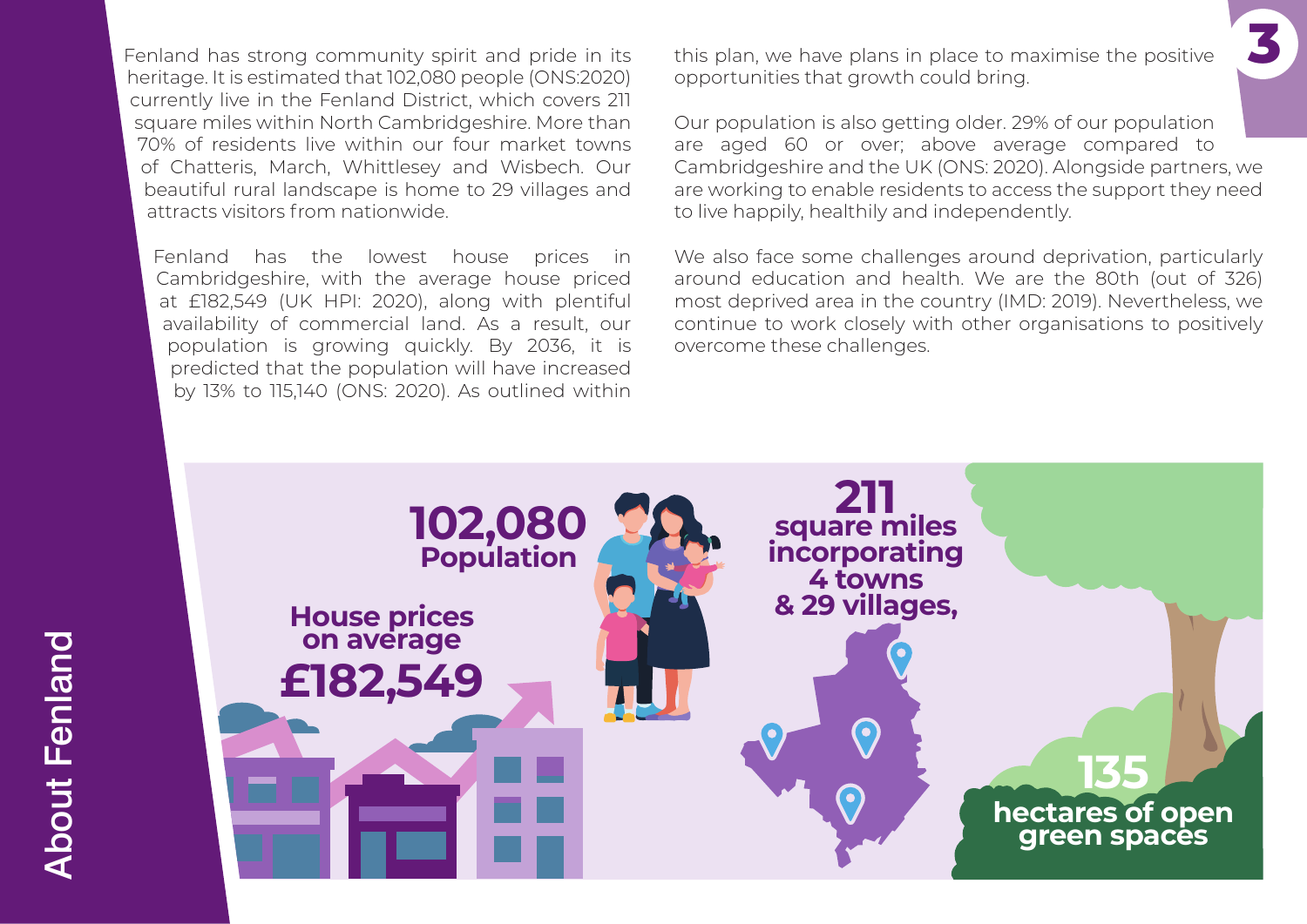We've come a long way in our battle with coronavirus. At the start of 2021 we were in our second period of national lockdown, with fears about the impact it would have on jobs, businesses, and the economy, as well as people's mental health and wellbeing, at the forefront of our minds.

As a Council, meeting the demands of the Covid-19 pandemic have been vast. Whilst delivering business as usual, we have responded to, and delivered, changes in legislation within days, created new services to respond to residents' needs and communicated the latest guidance effectively with communities, businesses, and our workforce.

At the same time, we've accelerated the pace of our customer services transformation. Work to provide more modern, efficient, and flexible ways to access our services has been a Council priority for some time, but the rapid uptake of digital technologies during the pandemic meant we had to fast-track years of progress in a matter of months.

Not only have we significantly improved our online access, but we have increased the automation of our digital services and developed faster and more streamlined processes to make it even easier for people to interact with us, whilst ensuring that face-to-face services remain available for those that need them.

**4**

Meeting the challenges of Covid has also enabled even closer working with our partners, stakeholders and communities, and a greater pooling of our combined resources.

Now, as we continue to recover from the crisis, there is a great deal we can learn from our pandemic response. We have an opportunity to harness the innovation, collaboration and creativity which has flourished so much during the past almost two years and use it to evolve even further.

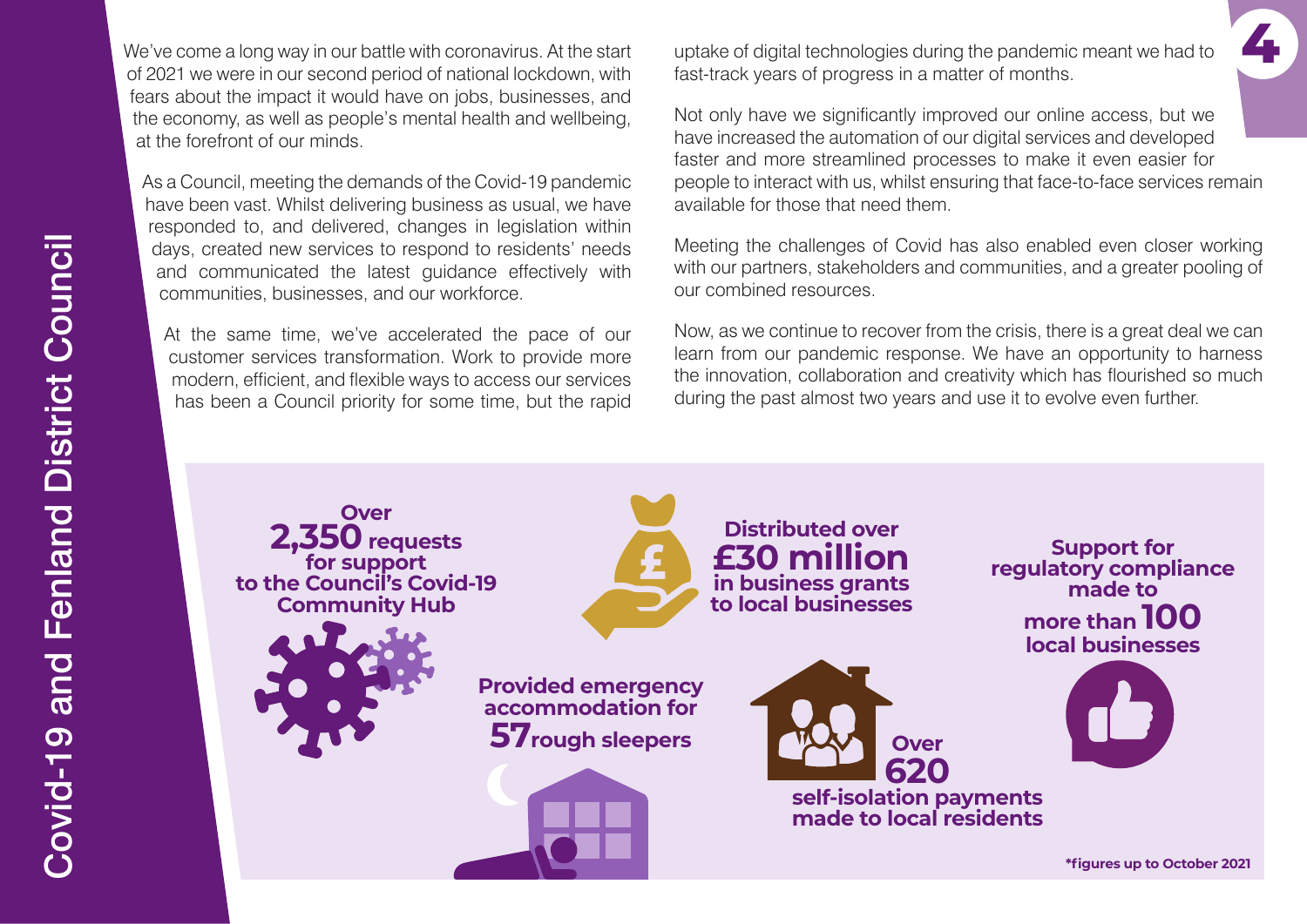Our Business Plan sets out the priorities we aim to deliver over the next 12 months. These priorities have been developed to address the most important needs of our communities.

Our priorities are split into three headings: Communities, Environment and Economy. These priorities primarily focus on the statutory and wide variety of core services that we provide day-to-day. In a typical year we empty 3 million bins, clean 210 square miles of town centres and open spaces, answer 78,000 telephone enquiries and determine 1,300 planning applications – and more!

The fourth priority, Quality Organisation, sits alongside everything we do. It aims to ensure that the Council runs effectively, transparently and sustainably. We invest in and support our workforce to ensure they have the skills and resources they need to work to the best of their ability. Our unique 'one- team' culture enables officers, elected members and partners to work effectively together without the constraints of traditional department silos. This approach results in excellent staff satisfaction, with a record 95% of staff saying they were proud to work for us in our latest Staff Survey (2020).

**5**

Each priority is underpinned by a series of performance indicators, which is reported to all Members at our Council meetings. These public reports are summarised to provide end of year performance updates in our Annual Report, which is available to download on our website. This explains what the Council has been doing over the previous financial year to achieve its objectives.

We also have a fifth cross cutting priority: Council for the Future. This priority is formed from a selection of transformative projects which aim to address the future needs of residents and our organisation as a whole.

# **Summary of our Corporate Priorities structure**

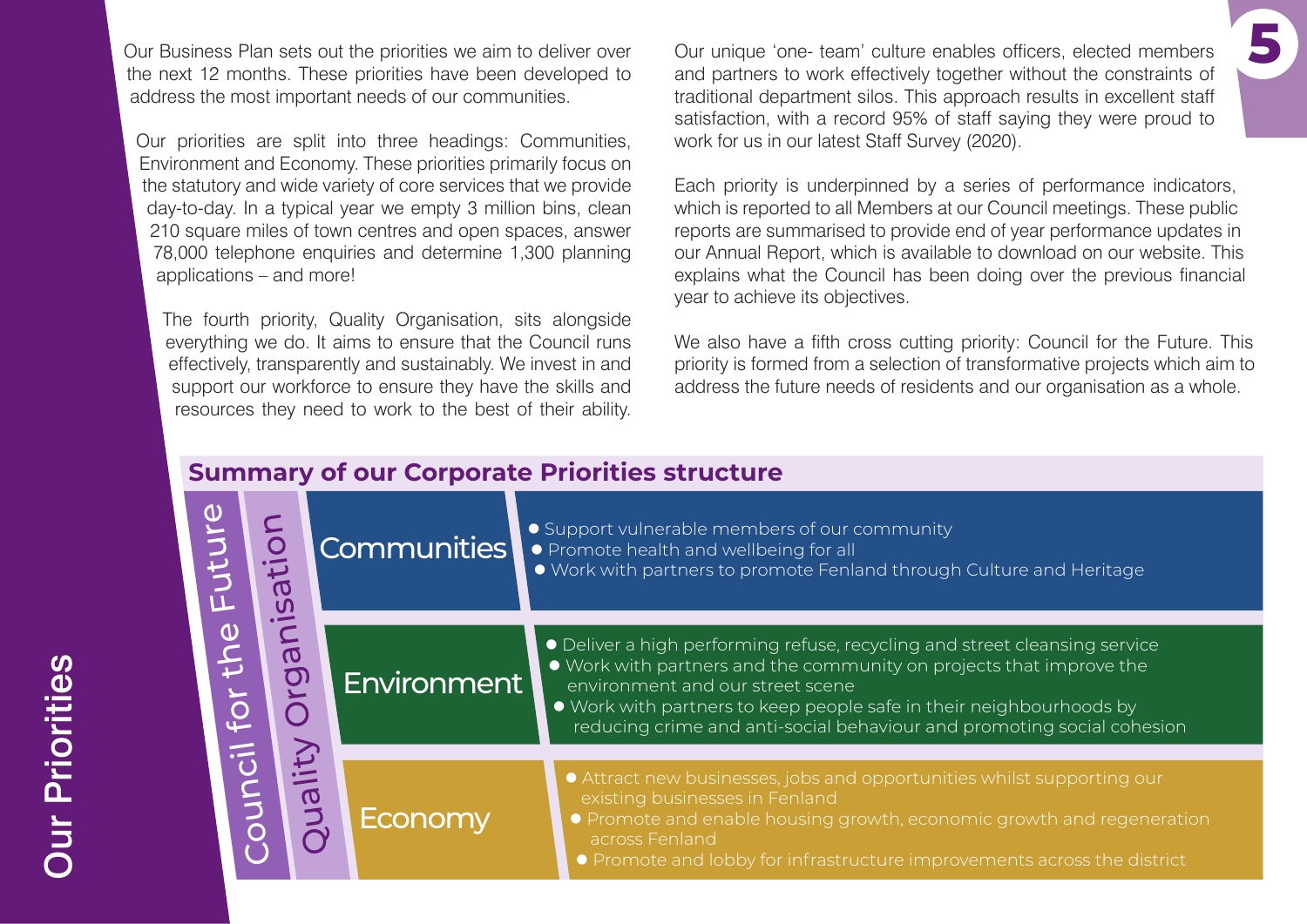**6**

Our Cabinet members have selected a number of projects to contribute towards our 'Council for the Future' agenda. These projects have a variety of aims; from tackling areas of particular need within the district, to transf sustainably to be fit for the future. Although these projects are influenced by external factors, the aim is to have a programme of projects completed by the end of the current Council leadership term.



Working with property owners to bring empty properties back into use as much-needed new homes for the district.

Transforming council services to improve customer experience and make it even easier for people to interact with

Developing the Council's website to provide residents and businesses with even better online services.

Identifying external investment opportunities and developing our own sites and assets in order to generate additional income for our services and help deliver our growth and regeneration aspirations.

Working with partners to provide sports and physical activity sessions in community settings across Fenland and supporting residents to lead more physically active and healthier lifestyles.

Operating a shared CCTV service with Peterborough City Council to help reduce crime and disorder, increase community safety and public reassurance, and assist the police in investigating crime.

Working with property owners, landlords and letting agents to raise standards within the private rented sector, ensuring that

Developing plans for Civil Parking Enforcement (CPE) in order to assume responsibility from the police and enforce against

Delivering and developing a wide range of environmental services to help protect our open green spaces, tackle environmental nuisances and issues, and improve air quality – ensuring a clean, safe, and healthy environment for all.

Developing services to better support our commercial waste customers.

Undertake a strategic review of the Council's property portfolio to ensure most effective use; adapting, investing in, and reducing the existing estate where a strong and clear business case exists.

Developing a new Local Plan for Fenland, which will set out the strategic priorities for development in the future, covering housing, commercial, public and private development, including transport infrastructure, and protection for the local environment.

Delivering on our Fenland Railway Station Masterplans to upgrade and improve facilities at March, Manea and Whittlesea railway stations, on behalf of the Hereward Community Rail Partnership, and pushing forward ambitions for the March to Wisbech railway line.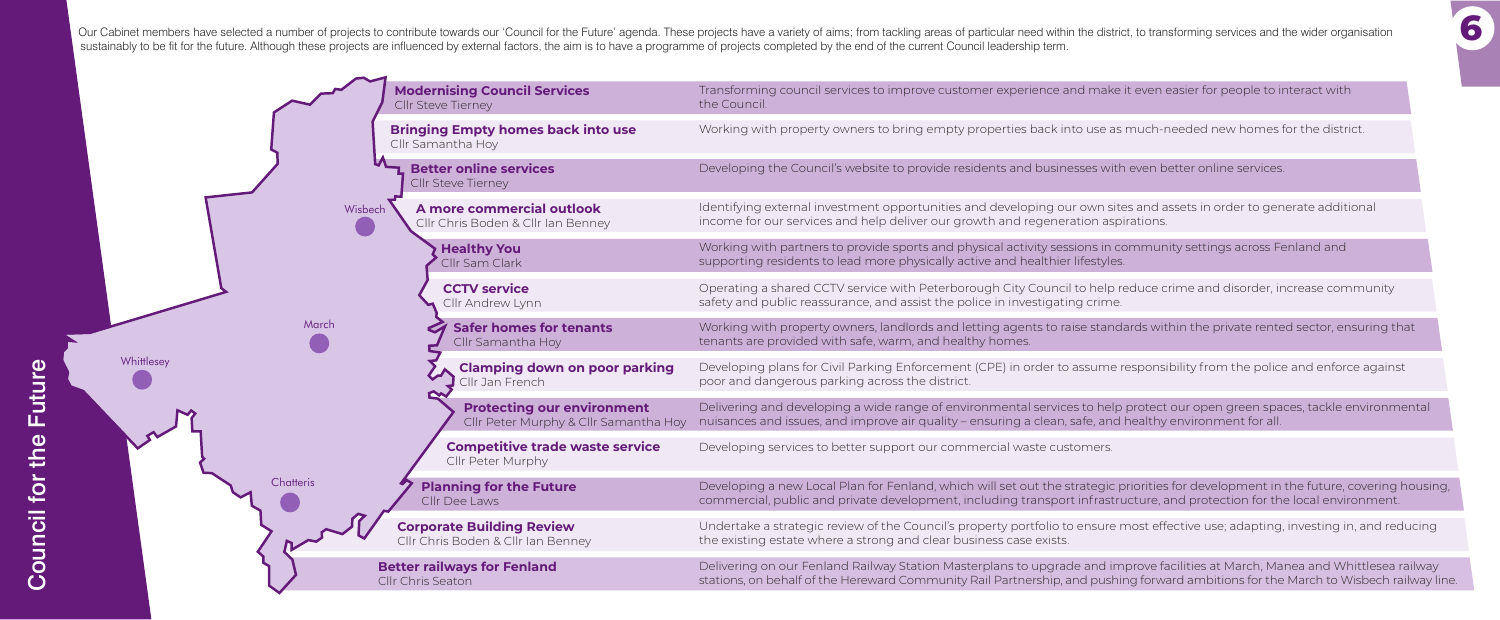We're working hard to attract the crucial external funding needed to unlock Fenland's potential and bolster its prosperity and resilience in the coming years.

The diagram shows some of the projects currently in progress across the district thanks to millions of pounds worth of inward investment already secured.

The projects include development and regeneration of key sites, investment to improve transport and digital connectivity, and innovation and technology centres.

The opportunities will help to accelerate Fenland's Covid-19 recovery, boost our economy, support new skills opportunities, and create much-needed new jobs.

Although many of these funding schemes are focused on our four market towns, our local villages will also benefit, as will neighbouring communities across Cambridgeshire, Norfolk, and Lincolnshire. Improvements to our rural communities are equally as important and are included in our investment work.

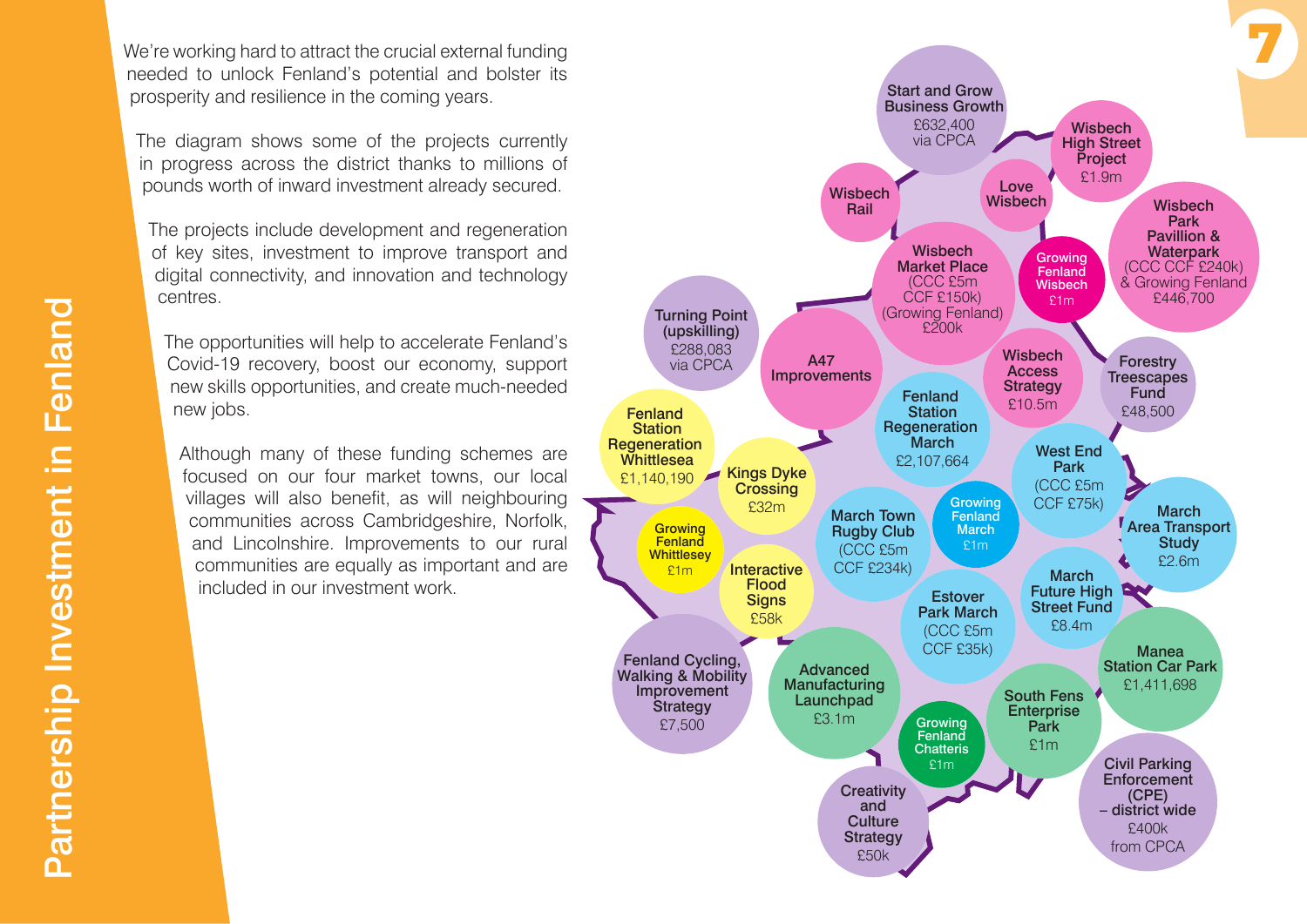### Support vulnerable members of our community

- •Enable residents to claim the Housing Benefit and Council Tax Support they are entitled to through our shared service (Anglia Revenues Partnership; ARP)
- Support residents to manage the effects of welfare reform changes and Universal Credit
- Use our housing powers to prevent homelessness, reduce rough sleeping, meet housing needs, improve housing conditions and keep homes safe and accessible
- Help residents to build capacity and resilience so that they can support themselves and their community
- Encourage a range of partners to support the delivery of the Golden Age programme to support older people

### Promote health and wellbeing for all

- Update the Council's Leisure Strategy in 2022 and work collaboratively with Freedom Leisure and other partners to deliver the Strategy
- Work collaboratively with partners to deliver our Health and Wellbeing Strategy in order to tackle local health priorities and help people to be healthier
- Create healthier communities through activities developed by Active Fenland and community partners

### Work with partners to promote Fenland through Culture and Heritage

- Work with local stakeholders to deliver an action plan to support the aims of the Creativity and Culture Strategy
- Support community groups to hold safe and successful public events

### Performance Indicators

- Days taken to process new claims to changes for Council Tax Support
- Days taken to process new claims and changes for Housing Benefit
- Total number of private rented homes where positive action has been taken to address safety issues
- The proportion of households presenting to the Council as homeless whose housing circumstances were resolved through housing options work
- Number of empty properties brought back into use
- Number of Active Fenland sessions delivered per year
- Customer satisfaction: Net promoter score for Freedom Leisure Centres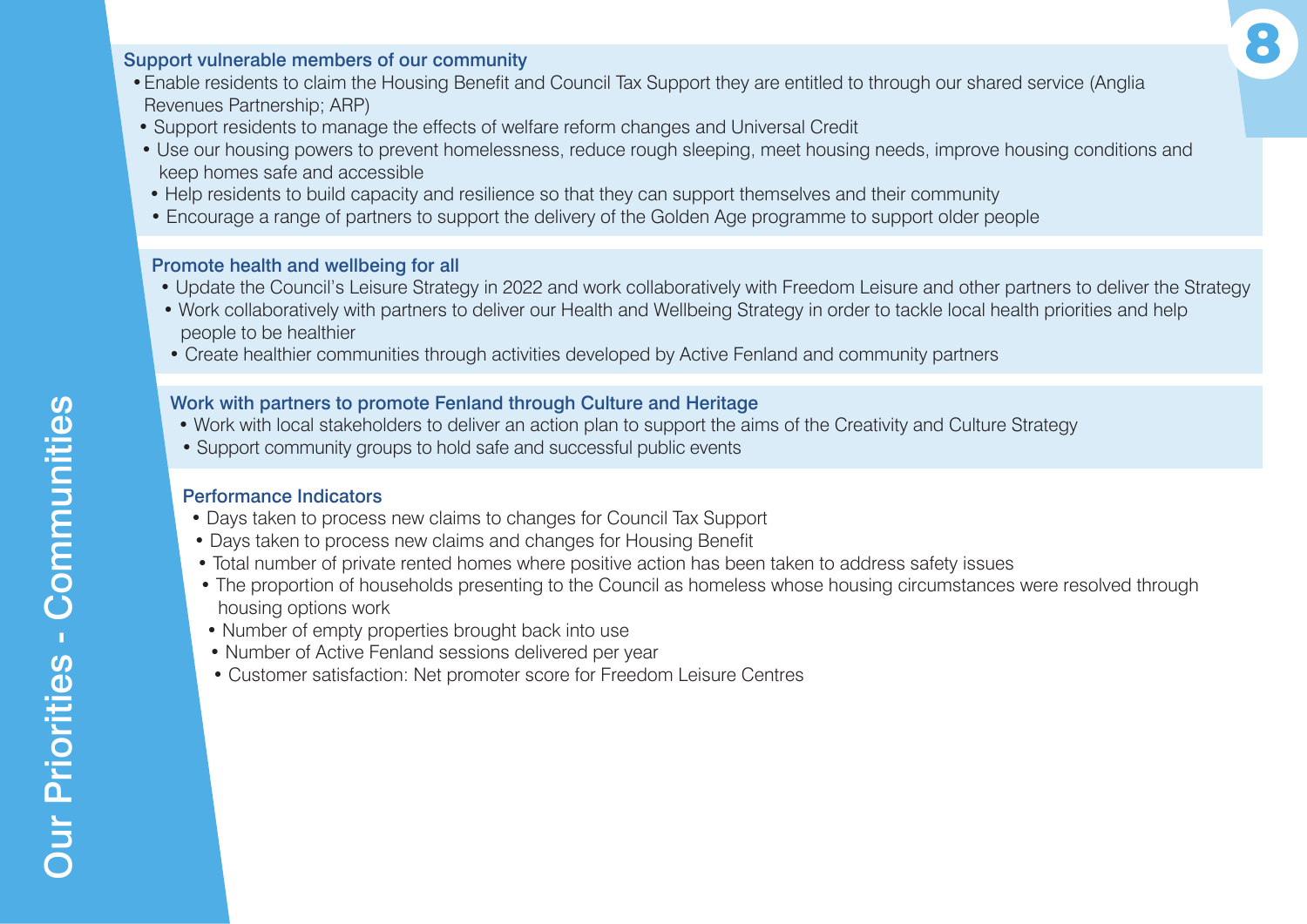### Deliver a high performing refuse, recycling and street cleansing service **9**

- Work with partners, the community and volunteers to divert at least 50% of Cambridgeshire's household waste from landfill
- Maximise the value of materials collected for recycling, including through Getting It Sorted Recycling Champions
- Deliver our effective, self-funding Garden Waste collection service
- Deliver clean streets and public spaces as set out in the national code of practice
- Work with key stakeholders to deliver an effective waste partnership and update the Cambridgeshire and Peterborough Waste Strategy

### Work with partners and the community on projects to improve the environment and streetscene

- Use education, guidance and Council powers to fairly enforce environmental standards and tackle issues such as fly tipping, illegal parking, dog fouling, littering and antisocial behaviour
- Ensure well maintained open spaces by working with our grounds maintenance contractor and through supporting community groups such as Street Pride, In Bloom, Green Dog Walkers and Friends of Groups
- Work with Town Councils and the community to provide local markets, market town events and Four Seasons events
- Support the Combined Authority in developing and delivering a people focussed Climate Action Plan
- The Council will comply with all Government requirements to help meet their 2050 net carbon zero target

### Work with partners to keep people safe in their neighbourhoods by reducing crime & antisocial behaviour and promoting social cohesion

- Deliver projects through the Community Safety Partnership to reduce crime, hate crime and anti-social behaviour
- Support the Fenland Diverse Communities Forum to deliver the Fenland-wide Community Cohesion Action Plan

### Performance Indicators

- Rapid or Village response requests actioned the same or next day
- % of inspected streets meeting our cleansing standards
- % of household waste recycled through the blue bin service
- Customer satisfaction with our Refuse and Recycling services
- Customer satisfaction with our Garden Waste service
- Number of Street Pride, Green Dog Walkers and Friends of Community Environmental Events supported
- % of those asked satisfied with events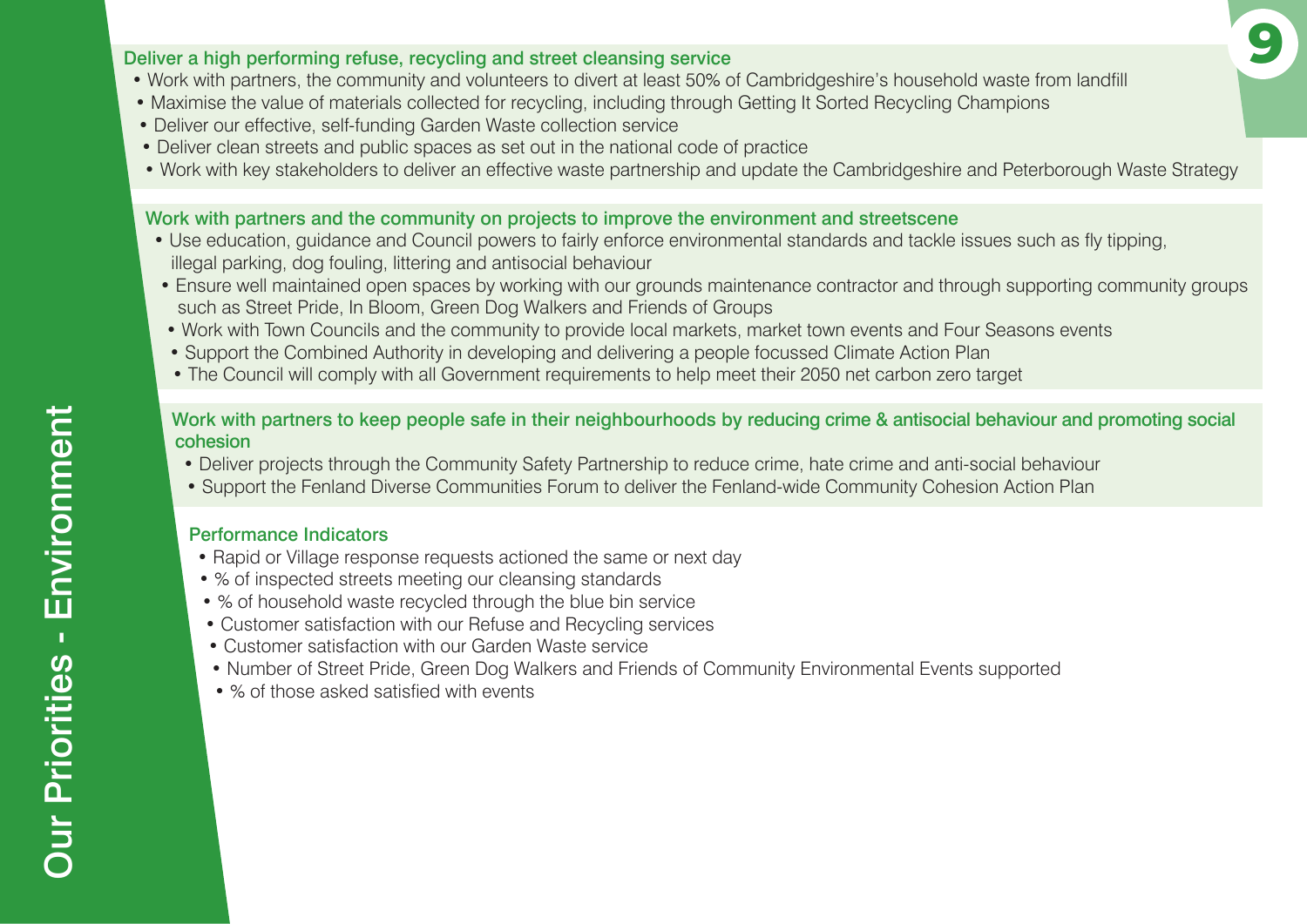

### Attract new businesses, jobs and opportunities whilst supporting our existing businesses

- Work with external stakeholders , local businesses and the Combined Authority to attract inward investment and establish new business opportunities
- Provide responsive business support to encourage business growth, job diversity, skills development and increased grant applications
- Promote and develop our Business Premises at South Fens, The Boathouse and Light Industrial Estates to encourage investment, business development, job creation and skills diversification

### Promote and enable housing growth, economic growth and regeneration

- Enable appropriate growth, development and infrastructure through delivering a proactive and effective Planning service
- Drive forward the development and delivery of new homes and commercial space by using our surplus property and land assets to deliver sustainable economic and residential growth
- Identify and bid for external funding that aligns with and supports our housing, economic and growth objectives

### Promote and lobby for infrastructure improvements

- Promote sustainable road, rail and concessionary transport initiatives to improve access to employment and local services
- Engage with the Combined Authority and Cambridgeshire County Council on the feasibility and delivery of major road and rail infrastructure projects
- Work with the Combined Authority to influence how housing and infrastructure funding is used to stimulate housing development and economic growth in the district

### Performance Indicators

- % of major planning applications determined in 13 weeks
- % of minor applications determined in 8 weeks
- % of other applications determined in 8 weeks
- % occupancy of Business Premises estates
- % occupancy of our Wisbech Yacht Harbour
- Local businesses supported and treated fairly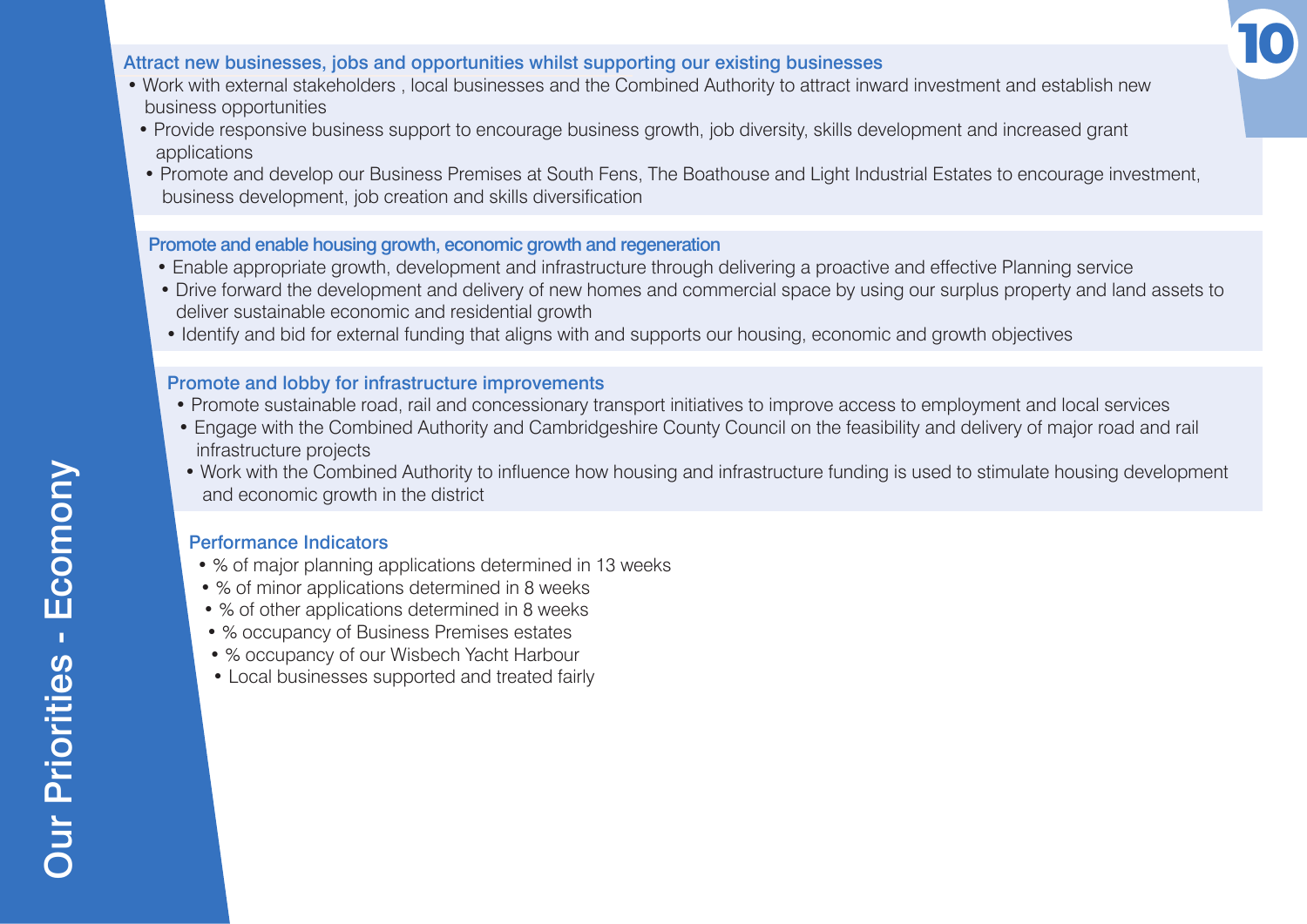### Governance, Financial Control and Risk Management

- Maintain robust and effective financial standards, internal controls and organisational management
- Comply with data protection and General Data Protection Regulation requirements

### Transformation and Efficiency

 • Sustainably deliver required savings whilst pursuing transformation and commercialisation opportunities to ensure the organisation is fit for the future

**11**

• Engage with the Combined Authority's Public Service Reform agenda

### Performance Management

- Set relevant and robust performance targets to ensure the effective delivery of Business Plan priorities
- Report regularly on service performance to the Corporate Management Team, Councillors and the public

### Consultation and Engagement

• Appropriately consult with residents about our service and proposals as outlined in our Consultation Strategy

### Excellent Customer Service

- Maintain our Customer Service Excellence accreditation to ensure we continue to deliver the most effective service to our communities
- Help residents to self-serve and access our services digitally to allow us to provide greater support for vulnerable customers and complex queries

### **Equalities**

 • Meet our Public Sector Equality duty by delivering the requirements of the 2010 Equality Act and 1998 Human Rights Act through our core service delivery and publication of a statutory Annual Equality Report

### Asset Management and Commercialisation

- Ensure our asset base is sustainable, suitable and fully utilised to maximise income opportunities and financial efficiencies
- Deliver our adopted Capital Programme in line with our Corporate Asset Management Plan to maintain the integrity and safety of our assets
- Work jointly with public, private and third sector partners to improve access to our services, including from co-located facilities
- Continue with our Commercial Investment Strategy to make informed decisions about the purchase and management of property assets through Fenland Futures Limited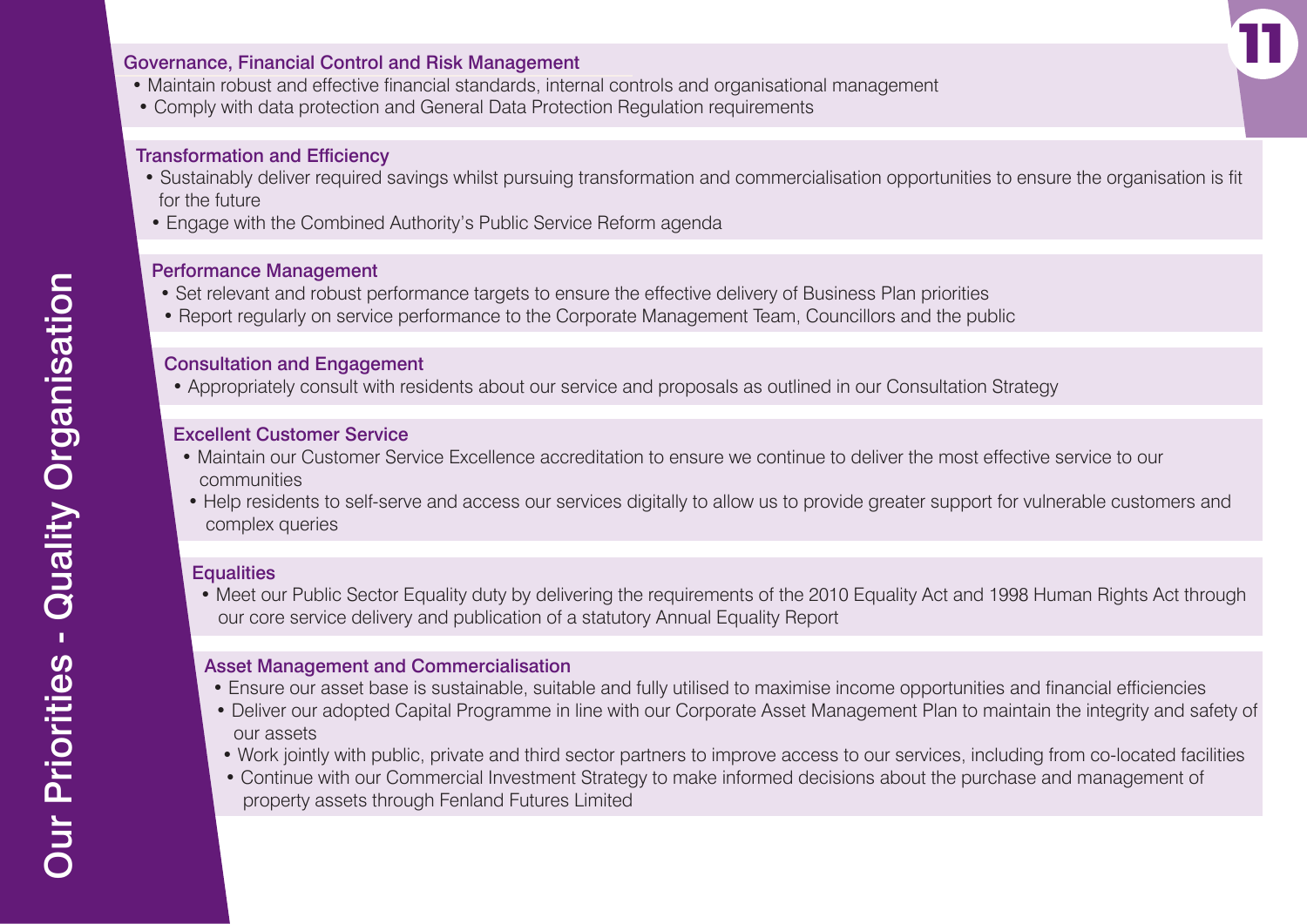### Workforce Development

- Equip our workforce with the right skills to effectively deliver our priorities
- Support and empower our staff to make effective decisions

### **Enforcement**

• Use a fair and proportionate approach to improve living, working and environmental standards as set out in our Enforcement Policies

**12**

### Health and Safety

- Maintain effective Health and Safety systems to comply with relevant legislation and local requirements
- Deliver all aspects of the Council's Health and Safety action plan to ensure the safety and wellbeing of our workforce, partners and wider community

### Performance indicators

- % of customer queries resolved at first point of contact
- Contact Centre calls answered within 20 seconds
- Contact Centre calls handled
- Council Tax collected
- Council Tax net collection fund receipts
- NNDR collected
- NNDR net collection fund receipts
- Number of visits to our website